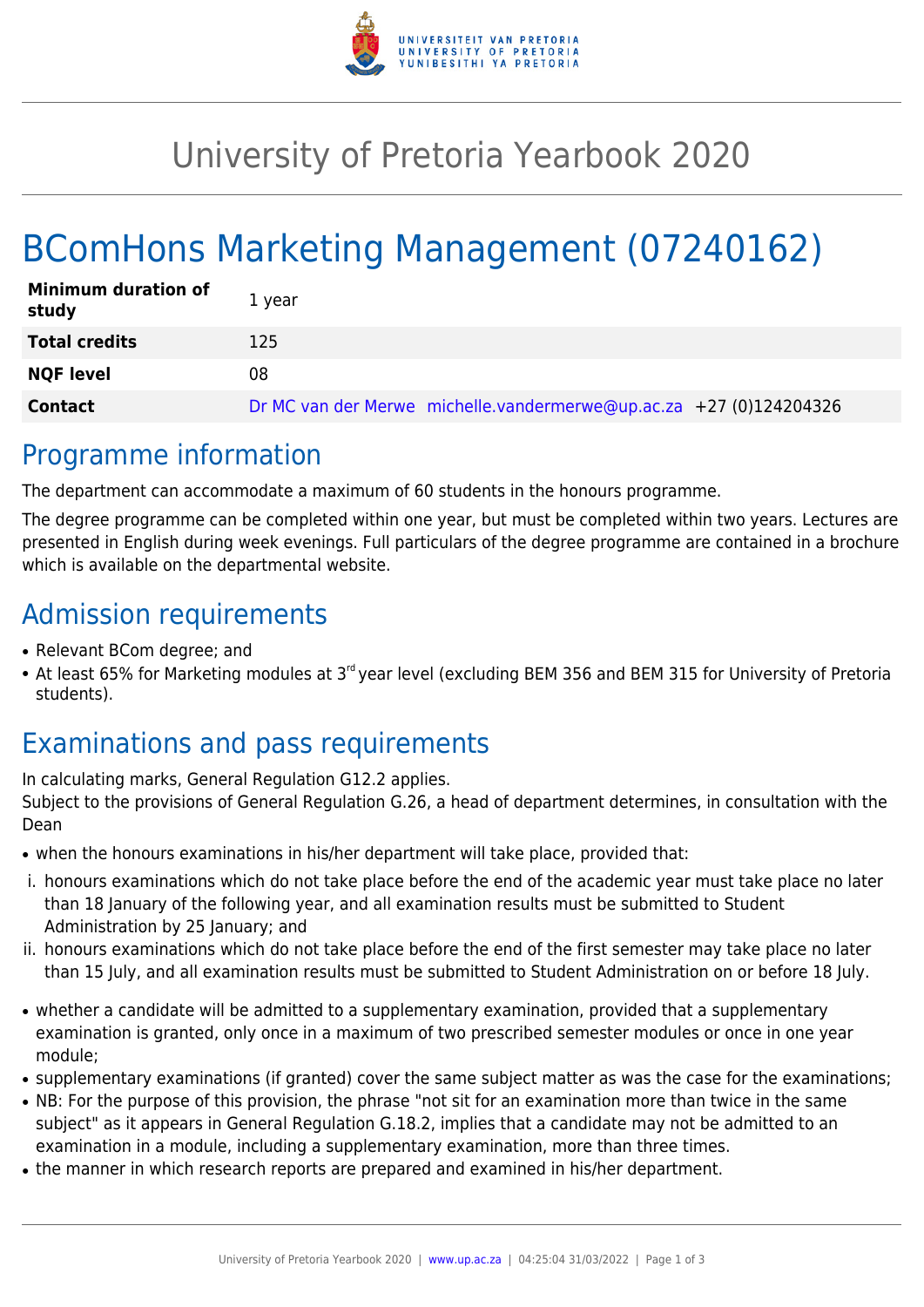

**NB**: Full details are published in each department's postgraduate information brochure, which is available from the relevant head of department. The minimum pass mark for a research report is 50%. The provisions regarding pass requirements for dissertations contained in General Regulation G.12.2 apply mutatis mutandis to research reports.

Subject to the provisions of General Regulation G.12.2.1.3, the subminimum required in subdivisions of modules is published in the study guides, which is available from the relevant head of department.